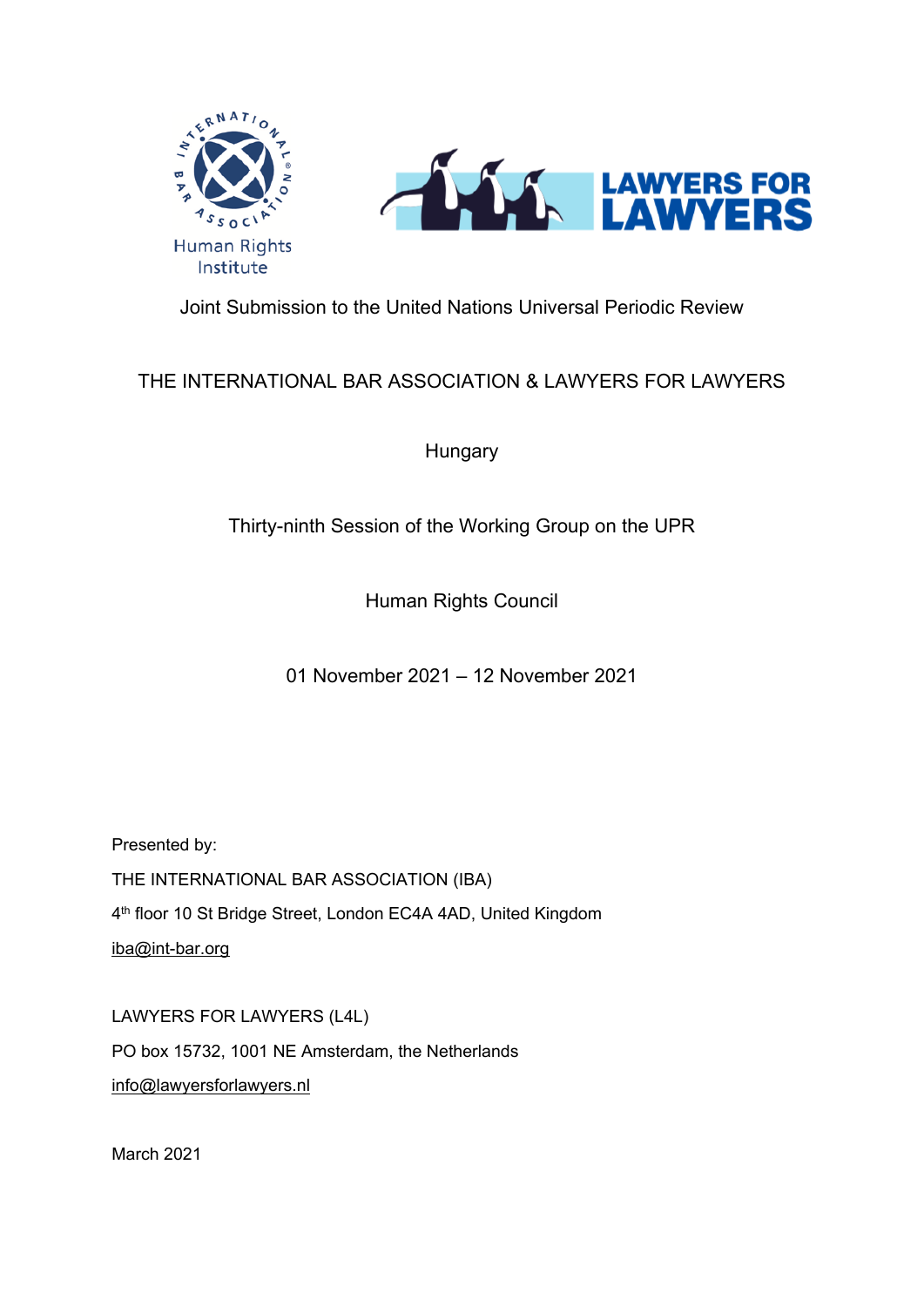#### **JOINT UPR SUBMISSION – HUNGARY – NOVEMBER 2021**

#### **A. Introduction**

1. The International Bar Association'<sup>s</sup> Human Rights Institute (IBAHRI) and Lawyers for Lawyers (L4L) submit this report on the state of human rights in Hungary, especially in respect of the legal profession, with recommendations for the 38th session of the Universal Periodic Review (UPR) Working Group in the UN Human Rights Council in October 2021.

2. The International Bar Association (IBA), established in 1947, is the world's leading organisation of international legal practitioners, bar associations and law societies. The IBA influences the development of international law reform and shapes the future of the legal profession throughout the world. It has <sup>a</sup> membership of 80,000 individual lawyers and more than 190 Bar Associations and Law Societies, spanning all continents. The IBA'<sup>s</sup> Human Rights Institute, an autonomous and financially independent entity, works with the global legal community to promote and protect human rights and the independence of the legal profession worldwide.

3. Lawyers for Lawyers (L4L) is an independent and non-political Dutch foundation that seeks to promote the proper functioning of the rule of law by pursuing freedom and independence of the legal profession. Lawyers for Lawyers was granted Special Consultative status with the UN Economic and Social Council in July 2013.

#### **B. Executive Summary**

4. This submission highlights key concerns regarding Hungary'<sup>s</sup> compliance with its international human rights obligations to guarantee the independence of the judiciary, i.e. free and independent working of national courts and judicial personnel, and of lawyers, the separation of powers, the free expression, and ultimately the rule of law, as set out in international human rights instruments.

### **C. Normative and institutional framework of the State**

5. The adequate protection of human rights and fundamental freedoms requires that every citizen has effective access to justice. Justice can only be provided effectively in <sup>a</sup> judicial system where judges, along with lawyers and prosecutors, are free to carry out their professional duties independently of the government and political pressure. This follows inter alia from the Charter of the United Nations, the Universal Declaration of Human Rights, and the International Covenant on Civil and Political Rights (ICCPR).

6. In its task of promoting and ensuring the rule of law, the Government of Hungary should respect the universal principle of the independence of the judiciary, as well as the independence of the lawyers. The UN Basic Principles on the Independence of the Judiciary, and UN Basic Principles on the Role of Lawyers<sup>1</sup> provide a concise description of international standards relating to key aspects of the principle of independence. Adherence to the UN Basic Principles is considered <sup>a</sup> fundamental pre-condition to fulfilling the requirement that all persons have effective access to justice.

<sup>1</sup> The UN Basic Principles on the Role of Lawyers provide <sup>a</sup> concise description of international norms relating to the key aspects of the right to independent counsel. The Basic Principles were unanimously adopted by the Eighth United Nations Congress on the Prevention of Crime and the Treatment of Offenders in Havana, Cuba on 7 September 1990. Subsequently, the UN General Assembly "welcomed" the Basic Principles in their 'Human rights in the administration of justice' resolution, which was adopted without <sup>a</sup> vote on 18 December 1990 in both the session of the Third Committee and the plenary session of the General Assembly. The Basic Principles are available at: <https://www.ohchr.org/EN/ProfessionalInterest/Pages/RoleOfLawyers.aspx>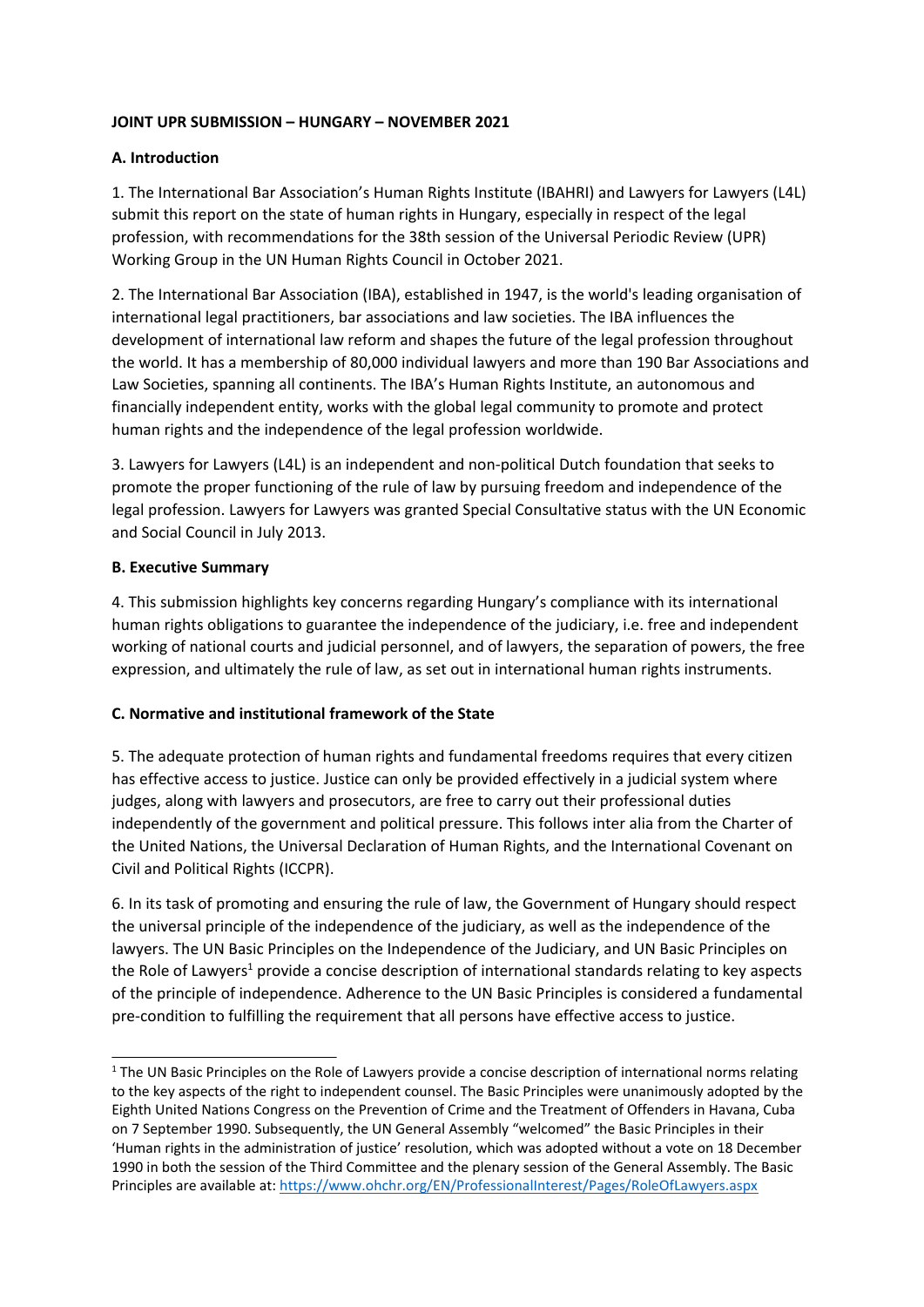7. During the UPR 2nd cycle in 2016, Hungary received much focus on the need to implement reforms on judicial independence and rule of law. More precisely, it received and supported recommendations to take concrete measures to ensure the independence of the Constitutional Court and the protection of human rights and fundamental freedoms, and that political pressure is not being applied to judicial decision making  $(128.50)<sup>2</sup>$  to implement the UN Basic Principles on the Independence of the Judiciary and repeal all provisions of national law that restrict the Constitutional Court'<sup>s</sup> jurisdiction (128.152). 3

8. We note that developments taking place in Hungary since 2010, and especially in the last years, are of great concern. In recent years, lawyers and judges have faced significant constraints when exercising their profession and implementing their professional duties. Their rights and privileges have often not been respected, and they have been repeatedly subjected to persecution and improper interference by state authorities and other branches of government. Moreover, <sup>a</sup> number of newly adopted laws and legislative initiatives further erode the independence of the judicial system, violate the separation of power principle, and thus weaken the rule of law in the country.

## **D. Independence of the legal profession**

a. Harassment of lawyers; legislation criminalizing legal assistance to undocumented migrants

9. Article 16 of the UN Basic Principles on the Role of Lawyers states that "Governments shall ensure that lawyers are able to perform all of their professional functions without intimidation, hindrance, harassment or improper interference [...] and shall not suffer, or be threatened with, prosecution or administrative, economic or other sanctions for any action taken in accordance with recognized professional duties, standards and ethics". Furthermore, the UN Basic Principles on the Role of Lawyers guarantee that lawyers must be allowed to participate in public discussion of matters concerning the law, the administration of justice and the promotion and protection of human rights as well as take part in organization that aim to promote these issues. 4

10. By adopting the so-called "Stop Soros" legislation in 2018, the Hungarian Government has restricted the right of lawyers to carry out their professional duties independently and curtained their freedom of association. In June 2018, the Office of the UN High Commissioner for Human Rights defined this law as "shameful and blatantly xenophobic."<sup>5</sup> The Council of Europe's Venice Commission, <sup>a</sup> constitutional consultative body, stated that it "infringes upon the right to freedom of association and expression and should be repealed as it clearly violates EU's laws".<sup>6</sup>

11. In February 2019, the Hungarian Constitutional Court ruled the so-called "Stop Soros" legislation, which criminalized the legal assistance provided by the immigration lawyers and legal NGOs and associations to undocumented migrants, to be not unconstitutional. 7 This legislation came up from the current far-right government to basically effectively ban the work of all lawyers, NGOs or other legal associations that support asylum seekers and refugees in the country.

<sup>&</sup>lt;sup>2</sup> Addendum 1: Views on conclusions and/or recommendations, voluntary commitments and replies presented by the State under review, A/HRC/33/9/Add.1, 16 September 2016, p. 6

 $3$  Ibid, p. 3

<sup>4</sup> Principle 23 of the UN Basic Principles on the Role of Lawyers

<sup>&</sup>lt;sup>5</sup> New Hungary legislation 'shameful and blatantly xenophobic' - Zeid, 21 June 2018. Available at: <https://www.ohchr.org/EN/NewsEvents/Pages/DisplayNews.aspx?NewsID=23239&LangID=E>

<sup>6</sup> Freedom in the world 2020 (Hungary). Available at: [https://freedomhouse.org/country/hungary/freedom](https://freedomhouse.org/country/hungary/freedom-world/2020)[world/2020](https://freedomhouse.org/country/hungary/freedom-world/2020)

<sup>7</sup> Hungary 2019. Available at: [https://www.amnesty.org/en/countries/europe-and-central](https://www.amnesty.org/en/countries/europe-and-central-asia/hungary/report-hungary/)[asia/hungary/report-hungary/](https://www.amnesty.org/en/countries/europe-and-central-asia/hungary/report-hungary/)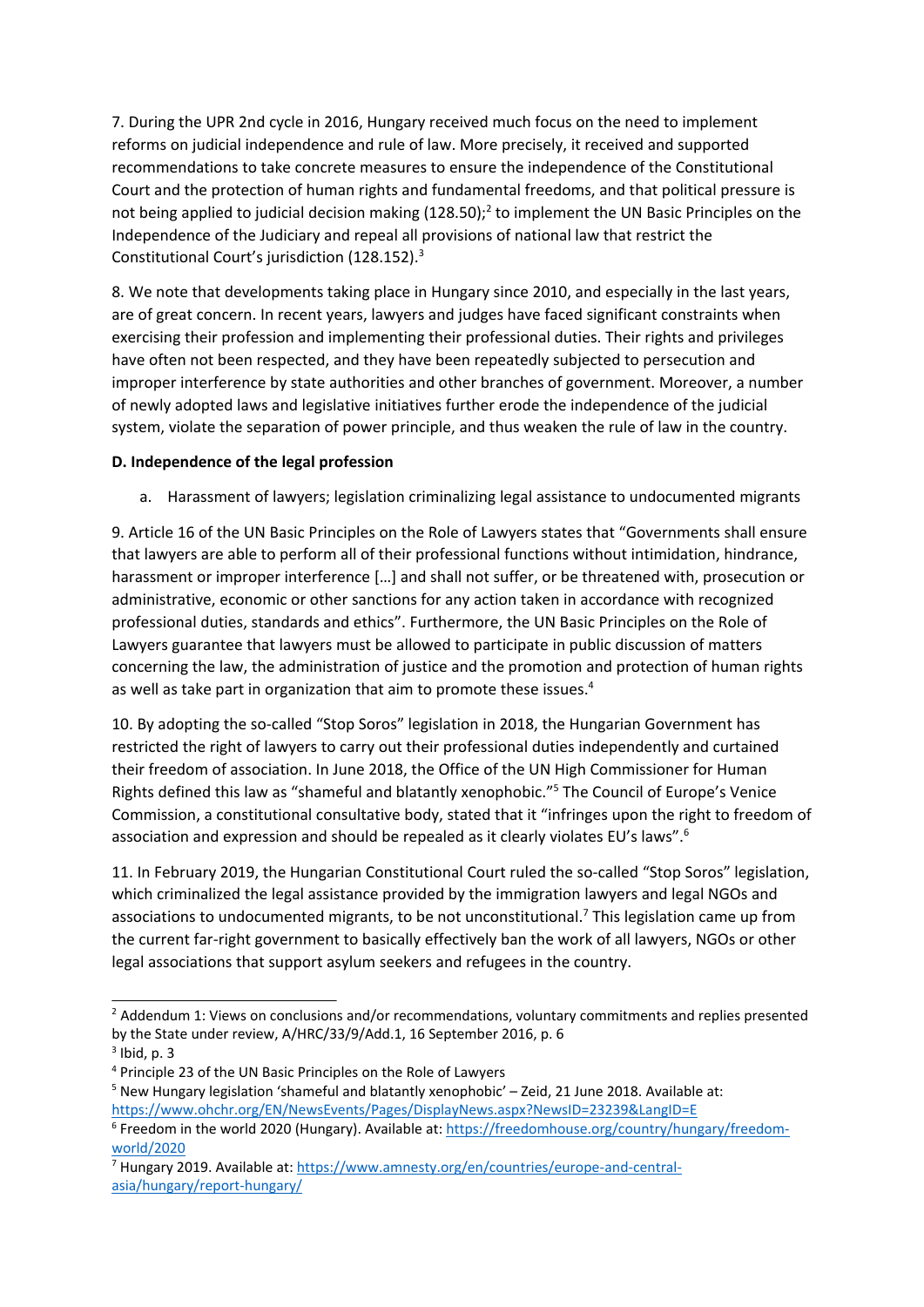12. The fear and hate campaign towards immigrants that the government has been engaged in, directly affected lawyer'<sup>s</sup> rights to work independently or by joining/establishing associations for the human rights causes.

b. Legislation and legislative initiatives impacting the judicial independence

13. In December 2018, the Hungarian parliament tabled legislation separating the administrative courts from the rest of the judicial system. According to the legislation, this newly established administrative courts system would be subject to an extensive control of ministerial agencies, and thereby significantly exposed to external interference. $^{8}$ 

14. The proposed legislation aimed to prevent the remaining independent courts from reviewing and evaluating certain state decisions,<sup>9</sup> as it created a new administrative courts system, which would take up cases related to government actions/inaction, as well as such politically sensitive matters like elections, taxation, public procurement, corruption, the right to protest. Fortunately, the Orbán administration walked back on these reforms announcing <sup>a</sup> suspension of the proposed new courts, with <sup>a</sup> full repeal of the law in July 2019. Nevertheless, in November 2019, the Hungarian government re-introduced another bill to target the independence of the judicial system.<sup>10</sup>

15. In December 2019, the Hungarian Government adopted this new law, which created <sup>a</sup> serious negative impact on the independence of the judicial bodies.<sup>11</sup> The law granted public authorities the possibility of filing constitutional complaints with the Constitutional Court, if their fundamental rights have been violated or if their scope of competence has been unconstitutionally limited by an ordinary court decision. <sup>12</sup> Thus, the state authorities can channel the judicial review directly to the Constitutional Court instead of passing through the ordinary court system. However, it has been evident that in recent years the independence of the Constitutional Court has been seriously undermined by the governing majority, and the Court therefore has often been reluctant to hold state authorities accountable for their wrongful acts.<sup>13</sup>

16. Moreover, through this new law Constitutional Court judges after their retirement could almost automatically become judges of the Hungarian Supreme Court. This would allow the ruling majority, which currently needs two-third majority in Parliament to elect Constitutional Court justices, to indirectly select and have so-called 'loyal judges' at the Supreme Court as well. This might have <sup>a</sup> direct effect on further eroding impartiality principle.

17. More recently, in December 2020, the Hungarian parliament, under the premise of tackling the Covid-19 pandemic, passed <sup>a</sup> legislation that lowers the threshold to declare national emergencies and limits the possibility of judicial oversight of the government actions. Therefore, the executive branch can act more freely, without further constitutional limits.<sup>14</sup>

[content/uploads/HHC\\_Act\\_CXXVII\\_of\\_2019\\_on\\_judiciary\\_analysis\\_2020Jan.pdf](https://www.helsinki.hu/wp-content/uploads/HHC_Act_CXXVII_of_2019_on_judiciary_analysis_2020Jan.pdf)

 $12$  Proposed new law threatens judicial independence in Hungary – again. Available at: <https://www.helsinki.hu/en/proposed-new-law-threatens-judicial-independence-in-hungary-again/>

<sup>&</sup>lt;sup>8</sup> Judicial Independence (Still) Under Threat in Hungary. Available at: [https://www.fidh.org/en/region/europe](https://www.fidh.org/en/region/europe-central-asia/hungary/judicial-independence-still-under-threat-in-hungary)[central-asia/hungary/judicial-independence-still-under-threat-in-hungary](https://www.fidh.org/en/region/europe-central-asia/hungary/judicial-independence-still-under-threat-in-hungary)

<sup>&</sup>lt;sup>9</sup> Judicial Independence (Still) Under Threat in Hungary

<sup>&</sup>lt;sup>10</sup> Judicial Independence (Still) Under Threat in Hungary

<sup>&</sup>lt;sup>11</sup> New law threatens judicial independence in Hungary – again, Analysis by the Hungarian Helsinki Committee, January 2020. Available at: [https://www.helsinki.hu/wp-](https://www.helsinki.hu/wp-content/uploads/HHC_Act_CXXVII_of_2019_on_judiciary_analysis_2020Jan.pdf)

<sup>13</sup> <https://www.helsinki.hu/en/proposed-new-law-threatens-judicial-independence-in-hungary-again/>

<sup>&</sup>lt;sup>14</sup> IBAHRI expresses concern over Hungarian laws expanding executive power and curtailing LGBTQI+ rights. Available at: [https://www.ibanet.org/Article/NewDetail.aspx?ArticleUid=38d74852-b163-4c91](https://www.ibanet.org/Article/NewDetail.aspx?ArticleUid=38d74852-b163-4c91-a559-2e81684398c8) [a559-2e81684398c8](https://www.ibanet.org/Article/NewDetail.aspx?ArticleUid=38d74852-b163-4c91-a559-2e81684398c8)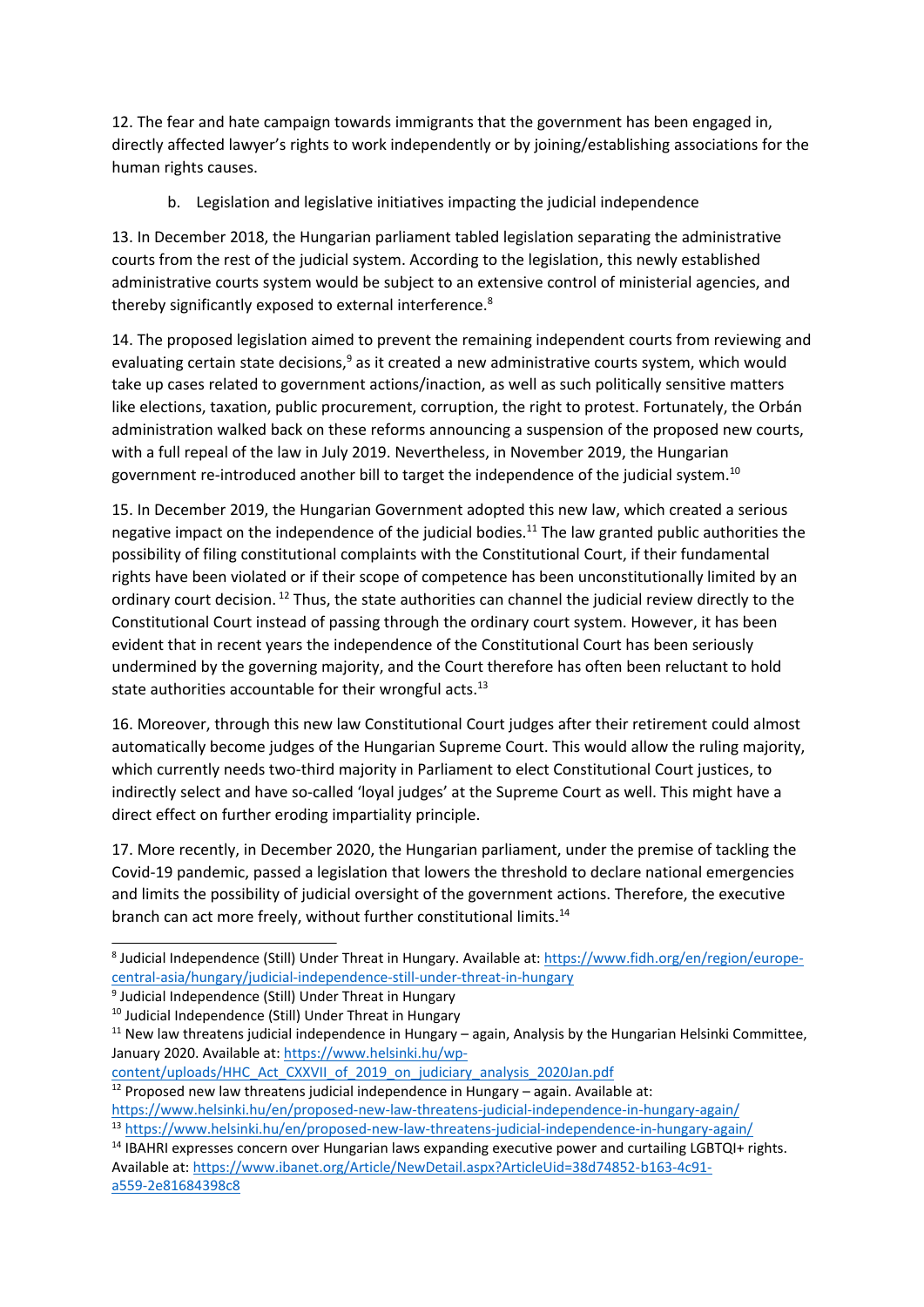c. Public rhetoric against lawyers and judges

18. According to our information, media resources have been widely used in Hungary to target, discredit, and demonize lawyers and judges that criticize the government, and uphold human rights. 15 In January 2020, the Prime Minister Viktor Órban heavily criticized several judicial decisions that awarded compensation to Roma children segregated in Hungarian schools and to prisoners that complained about the inhumane conditions in prisons throughout the country.<sup>16</sup>

19. The Prime Minister also openly and harshly attacks lawyers who provide legal aid to undocumented migrants and detainees. Lawyers are portrayed as the enemies of the Hungarian State and Hungarian people who defend terrorists and criminals. The government'<sup>s</sup> discourse is that these lawyers grab money of taxpayers.<sup>17</sup> It has been reported that the two biggest television companies in Hungary have <sup>a</sup> very close alignment with the government, which facilitates the spread of pro-governmental and anti-human rights discourse and hinder any narrative that aims to disapprove governmental acts and policies.

20. The legal profession in Hungary is under <sup>a</sup> heavy pressure caused exclusively by the attempts of the government to crackdown on dissent. It contradicts the UN Basic Principles on the Role of Lawyers. On 22 June 2017, the Human Rights Council (HRC) passed <sup>a</sup> resolution condemning in general "*the increasingly frequent attacks on the independence of judges, and lawyers, (…), in particular threats, intimidation and interference in the discharge of their professional functions*". The HRC affirmed that "*an independent and impartial judiciary, an independent legal profession, (…) able to perform its functions accordingly, and the integrity of the judicial system are prerequisites for the* protection of human rights and the application of the rule of law and for ensuring fair trials and the *administration of justice without any discrimination". 18*

### **E. Recommendations to the Government of Hungary:**

- **- Respect the freedom of expression and association of lawyers and judges in order to allow them to accomplish their work to provide access to justice and tackle discrimination, crime, impunity and oppression.**
- **Preserve the right to people to access justice, and then preserve lawyers' mission to guarantee that.**
- **- Safeguard and guarantee <sup>a</sup> full and effective independence of the judiciary in Hungary; stop any sort of harassment and persecution, including criminal prosecution, of judges who speak up against governmental policies or acts, or who adopt rulings that overrule the decisions of the government.**
- **- Safeguard and guarantee <sup>a</sup> full and effective independence of lawyers, by ensuring that they can perform their professional duties without any fear of reprisals, intimidations, threats, or criminal prosecution.**

<sup>&</sup>lt;sup>15</sup> 2020 Rule of Law Report The rule of law situation in the European Union. Available at: [https://ec.europa.eu/info/sites/info/files/hu\\_rol\\_country\\_chapter.pdf](https://ec.europa.eu/info/sites/info/files/hu_rol_country_chapter.pdf)

<sup>&</sup>lt;sup>16</sup> 2020 Rule of Law Report The rule of law situation in the European Union

 $17$  A propaganda stunt: attack on gypsies, lawyers, and prisoners. Available at: <https://hungarianspectrum.org/tag/hungarian-bar-association/>

<sup>&</sup>lt;sup>18</sup> UN Human Rights Council, Independence and impartiality of the judiciary, jurors and assessors, and the independence of lawyers, A/HRC/RES/35/12, 22 June 2017, [http://ap.ohchr.org/documents/dpage\\_e.aspx?si=A/HRC/35/L.20](http://ap.ohchr.org/documents/dpage_e.aspx?si=A/HRC/35/L.20)